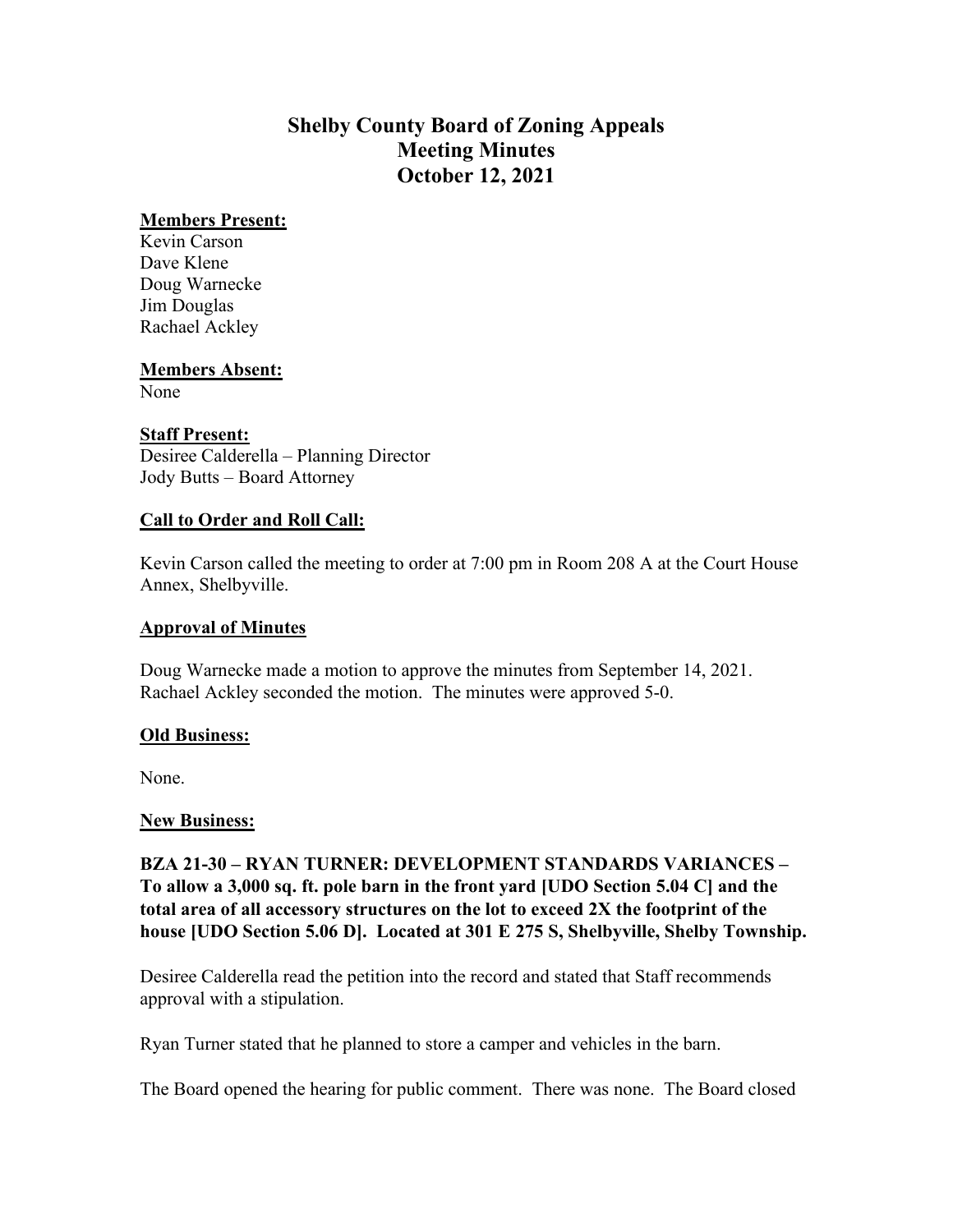the public comment portion of the hearing.

Ryan Turner explained that he preferred to not relocate the barn per Staff's recommendation because he planned to use the pad of the existing barn. Moving the barn would require installation of additional materials to extend the pad. He stated that the new barn would not sit any further to the east than the existing barn.

Q: Jim Douglas – What will be the height of the barn? A: Ryan Turner – Sixteen-foot ceiling. The current barn is 12-feet tall.

Ryan Turner stated that he had talked to most of the neighbors, and that they did not express any concerns with the proposed barn.

Q: Doug Warnecke – Would the new barn be an aesthetic improvement to the existing barn.

A: Ryan Turner – Yes.

Q: Doug Warnecke – No plumbing in the barn? A: Ryan Turner – Correct.

Q: Kevin Carson – No business in the barn? A: Ryan Turner – Correct. The sign on the existing barn was for his grandfather's woodworking business.

Doug Warnecke explained that he moved to vote without Staff's stipulation because the new barn would follow the same east building line as the current barn.

Doug Warnecke made a motion to vote on the petition and Rachael Ackley seconded the motion. The petition was **APPROVED 5-0**.

The Board adopted the following findings of fact:

- 1. The approval will not be injurious to the public health, safety, and general welfare of the community.
- 2. The use and value of the area adjacent to the property included in the variance will not be affected in a substantially adverse manner.
- 3. The strict application of the terms of the Shelby County Unified Development Ordinance will result in a practical difficulty in the use of the property.

## **BZA 21-31 – RICHARD T & JOANN N ABBATE: DEVELOPMENT STANDARDS VARIANCE – To allow for a dwelling unit within an accessory structure [UDO Section 5.04 D]. Located at 8646 S 600 W, Edinburgh, Jackson Township.**

Desiree Calderella read the petition into the record and stated that Staff recommends approval with stipulations.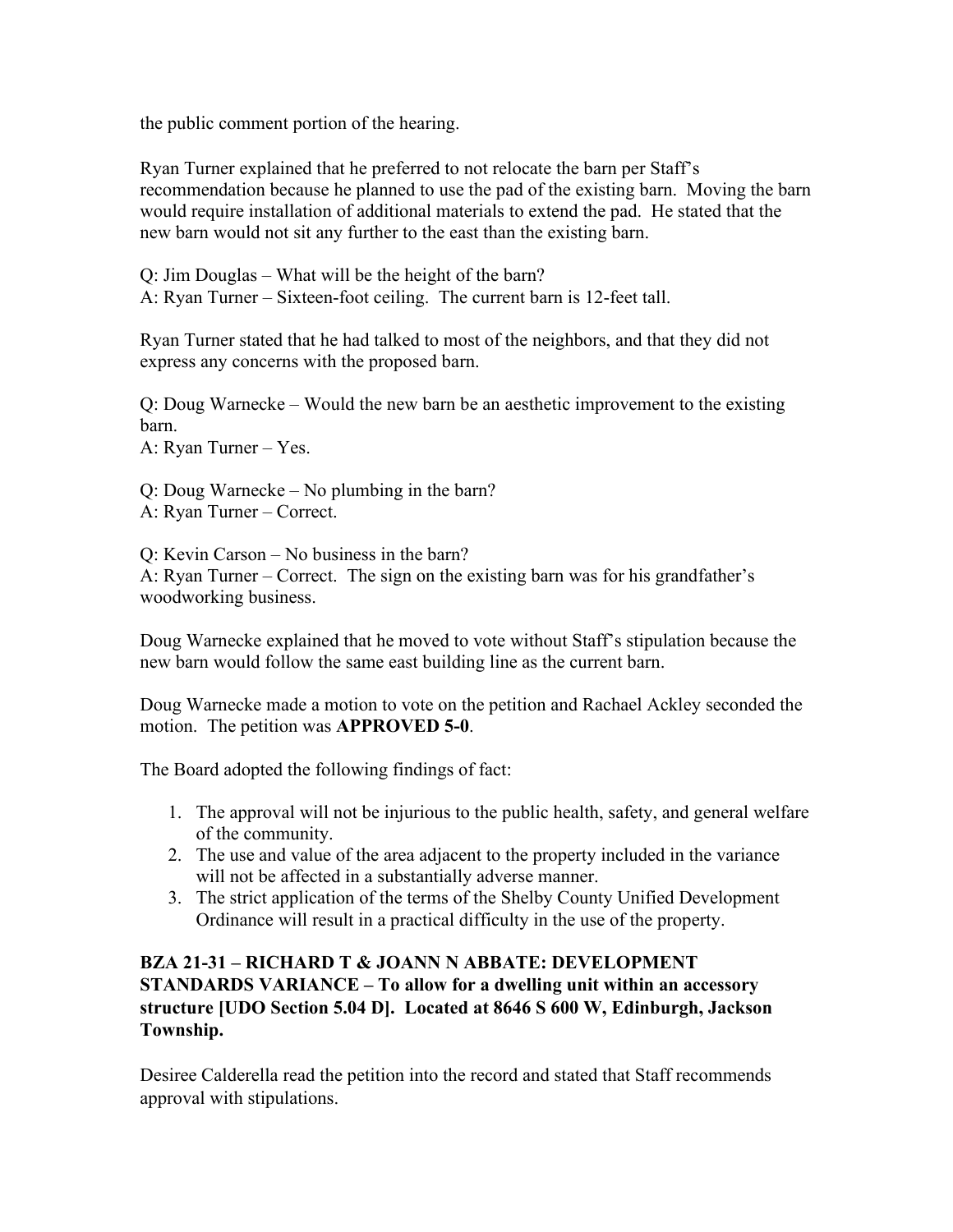Richard Abbate indicated that he agreed with Staff's stipulations, other than that he preferred to increase the maximum square footage of the living space to 1,000 sq. ft. He explained that his guests would find 1,000 sq. ft. of area more comfortable and that he had designed the plans for a 1,000 sq. ft. living space prior to knowing that the dwelling unit would require approval of a variance. He stated that he does not plan to sell the property or to rent out the dwelling unit.

The Board opened the hearing for public comment. There was none. The Board closed the public comment portion of the hearing.

Richard Abbate stated that the Health Department had approved plans for a new septic system and that the structure would sit in the same general location as a previous barn.

Dave Klene made a motion to vote on the petition with Staff's stipulations, however amending the maximum square footage from 900 sq. ft. to 1,000 sq. ft., and Rachael Ackley seconded the motion. The petition was **APPROVED 5-0** with **stipulations**:

- **1. The area of the structure dedicated toward living space shall not exceed 1000 sq .ft. (this excludes garage and storage areas).**
- **2. The dwelling unit shall not be rented and shall only be used as guest quarters for family members and friends of the property owner.**
- **3. The variance shall expire when the current property owner no longer owns the property.**
- **4. Beginning in October of 2023, the petitioner shall provide notice to the Plan Commission office every other year regarding the status of property ownership.**

The Board adopted the following findings of fact:

- 1. The approval will not be injurious to the public health, safety, and general welfare of the community.
- 2. The use and value of the area adjacent to the property included in the variance will not be affected in a substantially adverse manner.
- 3. The strict application of the terms of the Shelby County Unified Development Ordinance will result in a practical difficulty in the use of the property.

## **BZA 21-32 – JERALD T DODDRIDGE: DEVELOPMENT STANDARDS**

**VARIANCES – To allow for a 900 sq. ft. accessory structure two (2) feet from the north side property line (minimum 5-foot setback required) [UDO Section 2.18]; two (2) feet from the rear property line (minimum 5-foot setback required) [UDO Section 2.18]; and greater than 50% the square footage of the footprint of the house [UDO Section 5.07 F 1]. Located at 508 S Main St, Waldron, Liberty Township.**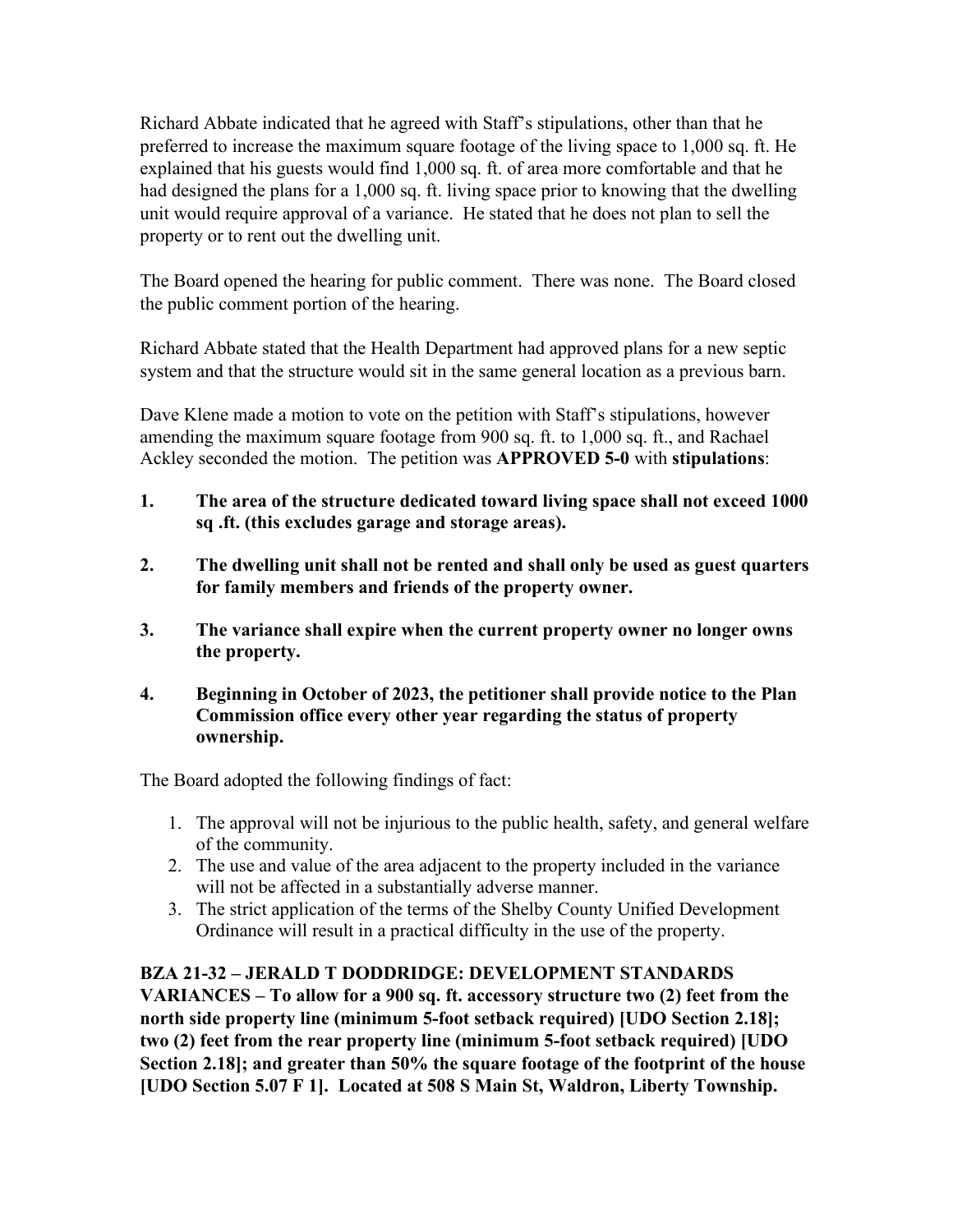Desiree Calderella read the petition into the record and stated that Staff recommends approval of the setback variances and denial of the size variance.

Jerald Doddridge explained that the new building would sit on the footprint of the old garage but would sit closer to the property lines.

The Board opened the hearing for public comment. There was none. The Board closed the public comment portion of the hearing.

Q: Doug Warnecke – What will be the height of the barn? Will it be taller than the house?

A: Jerald Doddridge – Ten-foot ceiling, 4/12 or 5/12 roof pitch. It will not be taller than the house.

Q: Doug Warnecke – Will the roof match the roof on the house? A: Jerald Doddridge – No, it will have a metal roof.

Q: Kevin Carson – It will be a pole barn structure, correct? A: Jerald Doddridge – Yes.

Q: Doug Warnecke – Have you spoken to your neighbors? A: Jerald Doddridge –Yes, I have spoken to the three neighbors, and they did not express any concerns with the proposed structure.

Q: Rachael Ackley– How wide is your property? A: Jerald Doddridge –Forty-seven feet.

Jim Douglas made a motion to vote on the petition as presented and Rachael Ackley seconded the motion. The petition was **APPROVED 5-0**.

The Board adopted the following findings of fact:

- 1. The approval will not be injurious to the public health, safety, and general welfare of the community.
- 2. The use and value of the area adjacent to the property included in the variance will not be affected in a substantially adverse manner.
- 3. The strict application of the terms of the Shelby County Unified Development Ordinance will result in a practical difficulty in the use of the property.

## **Discussion**

Desiree Calderella stated that the November meeting would be moved from the  $12<sup>th</sup>$  to the  $2<sup>nd</sup>$ .

## **Adjournment:**